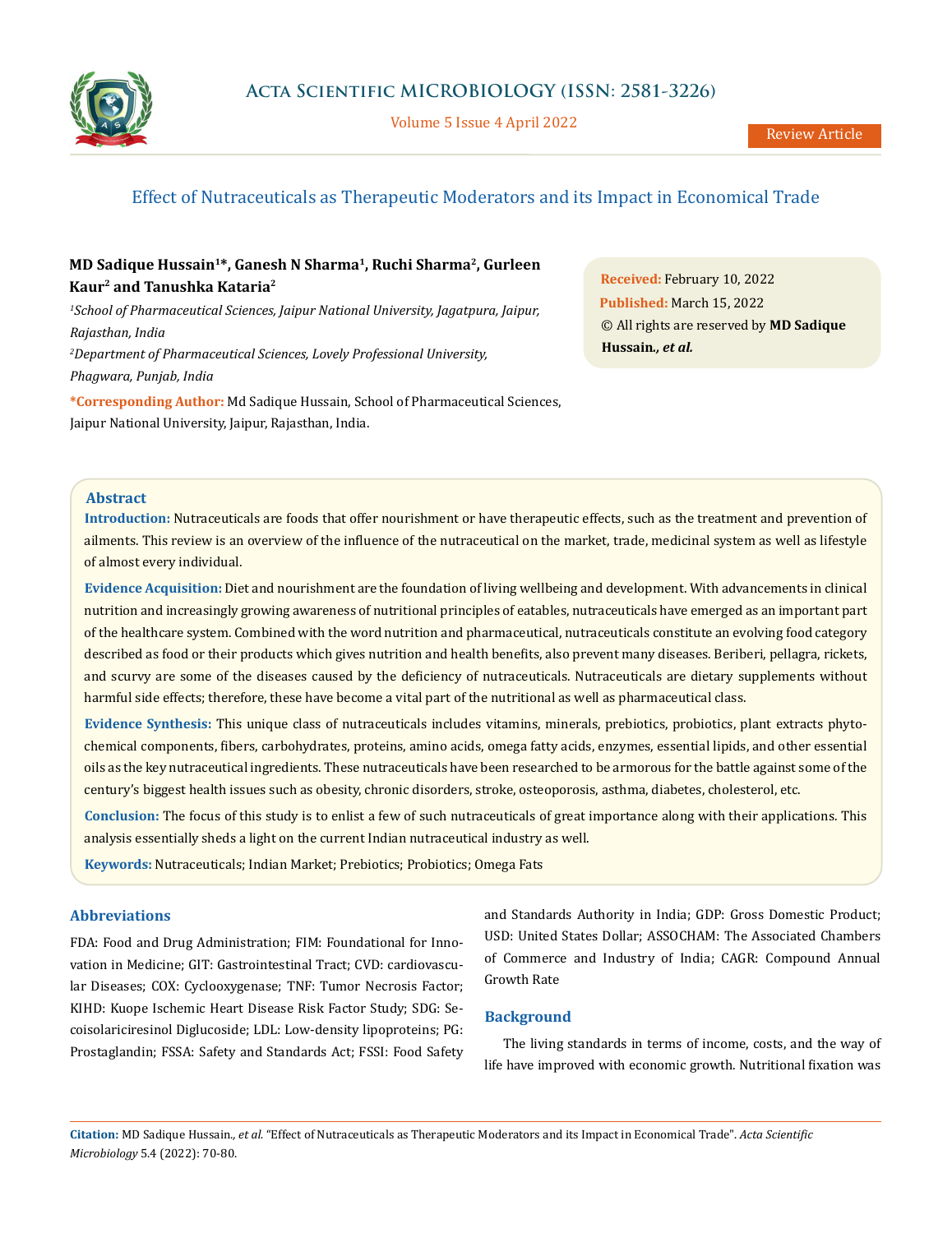the very first goal of this shift in way of living. There's been a booming market for processed eatables which has led to several dietary diseases. When it is advised to "eat the vegetables because they are good for us" and it is still common to say, an apple a day keeps the doctor away. A lot of research has supported and delivered the scientific evidence for each of these widespread phrases to prove that such types of food make a real difference. In the early 1990s, scientists investigated hundreds of epidemiological researches linked to cancer and diet, and in 128 of 156 dietary experiments, fruit and vegetables had a major defense impact against a wide range of distinct cancers [1]. Over the past 20 years, roughly one-third of the approved drugs by the FDA are formed on nature-derived products or their derivatives, also the pharmaceutical industry has benefitted enormously from the significant medicinal value of these nature-derived products [2]. Dr. Stephen DeFelice, coined the expression "Nutraceuticals" in 1989 to identify a nutritional and pharmaceutical relationship, both of which are critical contributors to human well-being. Nutraceuticals are terms formed by the combination of Nutritive and Pharmaceuticals: a nutritious substance that gives medical benefits (such as a food enriched or dietary supplement) [3].

#### **Introduction**

Food items that provide nutrition or have medicinal benefits, which include the treatment and prevention of illnesses, are also considered under the nutraceuticals. These products are productive and wellness-oriented for senile ages. In the management of many diseases, nutraceuticals can play a major role. No wonder, more and more people are routing their preference and selection towards nutraceuticals as part of their daily food habits  $[4]$ . Nutraceuticals such as *allium sativum* (garlic), *Glycine max* (soya bean), *Zingiber officinale* (ginger), and other nutrients, primary phytochemicals from food or plant extracts, through various studies have been proved to hold great potential in preventing and even treating various ailments [5]. Despite having many beneficial effects nutraceuticals offer challenges while incorporating them into food products. A few of these challenges include chemical instability, low water solubility, and susceptibility to changes in the gastrointestinal tract (GIT) and external environments such as heat, oxygen, and light. Natural products obtained have been used to treat and monitor illnesses and diseases not only in humans but also in veterinary care for certain animals as well  $[6]$ .

The exponential growth as studied and represented through various research on nutraceuticals and functional foods over the previous two decades, shows increased public interest and belief in the benefits of nutraceuticals. It is quite evident that there can be a good number of research and publications even for each plant focusing upon several properties and medicinal values that the plant possesses. In this research, some can put light upon a particular natural matrix, including sesame and spices, and tea, whereas other publications can have a focus on different chemical compounds, such as peptides and proteins, or lipids. Additionally, few publications have demonstrated the nutraceutical's advantages for various diseases, such as degenerative joint diseases and atherosclerosis [7].

Nutraceutical items elucidated by Zeisel, are dietary supplements containing nutrition, condensed ingredients in a non-food matrix, of a, deemed biologically active drug, which can be used in dosages that are higher than those obtainable from regular food. The main distinction between functional foods and nutraceuticals is their formats, which can be explained as the nutraceuticals are ingested as tablets, capsules, etc. Functional foods are mostly taken in the form of the meal as normal foods. Therefore, when a phytoconstituent is used in food composition, it becomes a functional product. If a capsule contains the same plant chemicals, it is considered a nutraceutical [8]. Nutraceuticals include nutrients, foods and diets, genetically modified foods, herbal supplements, and packaged items such as rice, soups, and beverages, which can also be genetically modified. A nutraceutical is any dietary product not poisonous and is a scientifically validated alternative with possible health benefits in treating and preventing diseases [9]. Figure 1 depicts the importance of nutraceuticals for the well-being of human beings.



**Figure 1:** Importance of Nutraceuticals in disease management.

**Citation:** MD Sadique Hussain*., et al.* "Effect of Nutraceuticals as Therapeutic Moderators and its Impact in Economical Trade". *Acta Scientific Microbiology* 5.4 (2022): 70-80.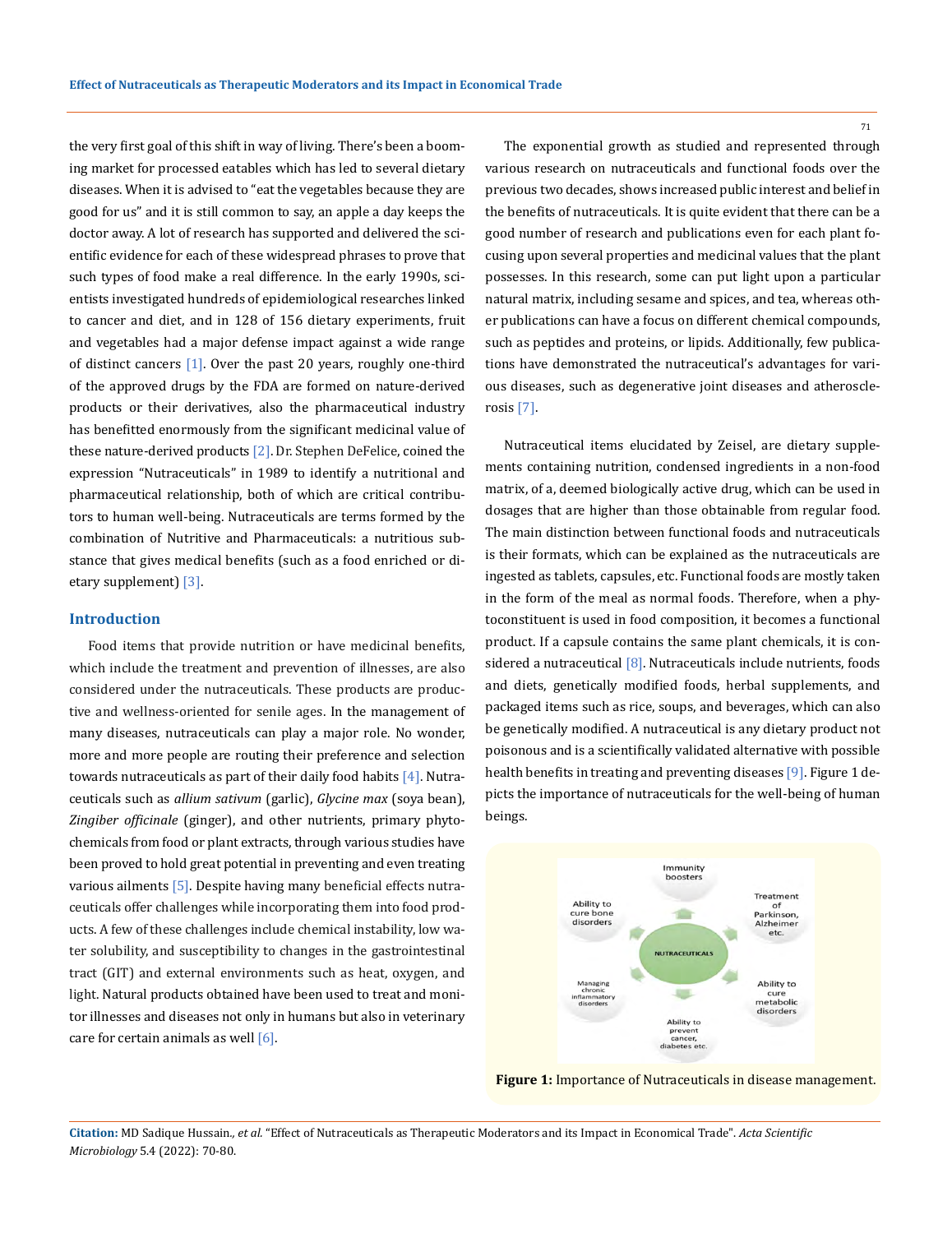#### **Therapeutic significance of nutraceuticals**

Fruit and vegetable intake have been found and proved to lower cardiovascular risks. Healthy People 2010's national health priorities recommend an increase in fruit intake to ensure good health [10]. The defensive properties of fruit and vegetables have been primarily due to plant-based compounds such as phenolic acids, isoflavonoids, flavonoids, and carotenoids. There are thousands of phytochemicals present in food, but many have not yet been described. Various plant products are involved in defending against chronic diseases. Phytochemicals can, for example, inhibit the proliferation of cancer cells, control inflammatory and immune responses and prevent lipid oxidation  $[11]$ . In the present review, some of the nutraceuticals with their sources and beneficial properties will be explained in detail.

### **Apple**

As the antioxidant content in fruits and vegetables is higher, a healthy diet on such foods can help in reducing oxidative stress and can also help to avoid chronic disease and can also delay aging. The National Research Council has suggested that five and more portions of fruit and vegetables should be consumed every day to ensure good health. Many food items and drinks, including apples, cocoa, cranberries, onions, tea, and wine, were especially useful in the diet because of their increased level of phenolic compounds  $[1]$ . The most used fruit in the form of juice in Germany is apples (*Malus sp., Rosaceae*). A mean yearly intake per capita is around 18.4 kg in the raw form and 12.8 L in the form of fruit juice. A broad variety of biological behaviors, which may support boosting health by using apple as food or in any form for preventing/treating asthma, pulmonary dysfunction, cancer, cardiovascular diseases (CVDs), diabetes, and obesity has been reported in various research [12]. Apple has been reported to be one of the key sources of nutritional flavonoids which can play an influential role in lowering mortality. The Women's Health-based Study explored the correlation between flavonoids and decreased risk of cardiovascular diseases and surveyed approximately 40,000 people with a 6.9-year followup. Lower risk of CVD has been linked and interpreted with the consumption of apples  $[13]$ . Many types of research directly linked reduced cancer risk, particularly lung cancer with an intake of flavonoids through apples as a source. A survey of over 77 000 people, involving 47 000 men, where the intake of fruits and vegetables was included in the health research and the follow-up study of health professionals. This correlation was however not seen in men

but was correlated with a reduction of 21 percent in lung cancer risk among the women  $[14]$ . The apple peels have a high phenolic content compared with other food-producing parts of the fruit. Although, peels of apples are considered as a waste product from the manufacture of applesauce and canned fruit due to which, the food chain eliminates a precious source of nutrition in the form of apple peels. Apple contains minerals, as well as nutrient elements such as dietary fibers as shown in figure 2. The average nutrient composition of apples also contains protein, natural vitamin C, and fiber content [15].



**Figure 2:** Mean nutrient content (per 100g of fresh weight) in apple and apple juice.

## **Berry**

Blackberries (*Rubus* spp.), black currants (*Ribes nigrum*), blueberries (*Vacciniumcorymbosum*), raspberries (*Rubus idaeus*), red currants (*Ribes rubrum*), and strawberries (*Fragaria x ananassa*) are the most common berries that are commonly utilized as raw or in different eatables. There are also some crosses, such as loganberry (*Rubus loganbaccuus*), between raspberries and blackberries [16]. Berry fruits, typically part of the Finnish menu, are great sources of flavonol. Resultingly, dietary flavonoids have recently been highly attractive. The various *in-vivo* and *in vitro* studies have shown the presence of a range of potential biological characteristics in berries which can play a crucial role in preserving people's health. The flavonoids are chelators in metals, strong antioxidants, and free radical scavengers; these prevent peroxidation of lipid and show numerous physiological functions such as anti-allergic, antiarthritic, anticarcinogenic, anti-hypertensive, anti-inflammatory, and antimicrobial activity  $[17]$ . Flavonols found in other fruits, including berries, can inhibit cyclooxygenase (COX) and lipoxygenase

**Citation:** MD Sadique Hussain*., et al.* "Effect of Nutraceuticals as Therapeutic Moderators and its Impact in Economical Trade". *Acta Scientific Microbiology* 5.4 (2022): 70-80.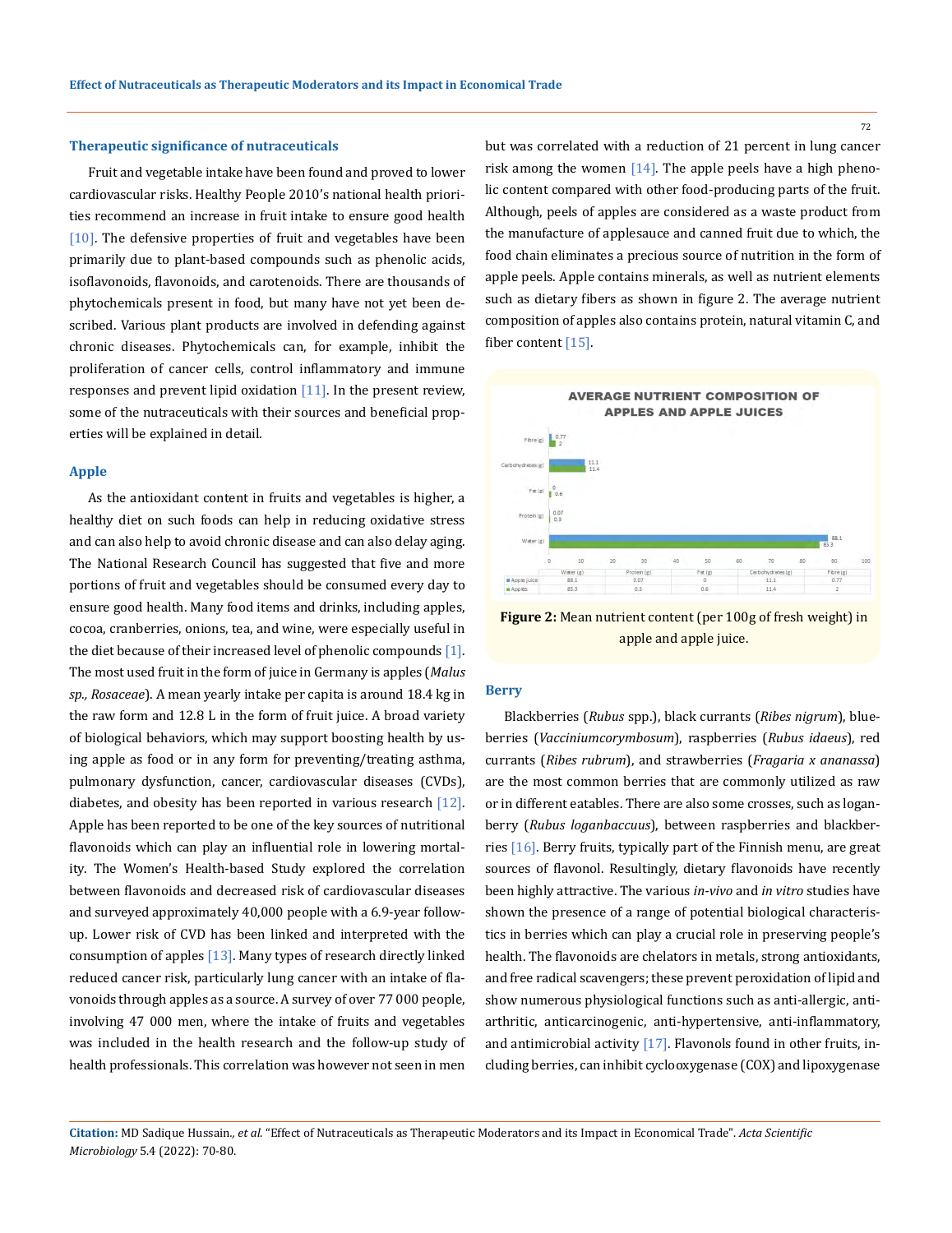activities, both enzymes participate in the arachidonic acid release which triggers a general inflammatory response  $[18]$ . Numerous correlations between flavonoids (anthocyanins) in berries and CVD health have also been documented in research papers. There was a substantially lower risk of CVD-related deaths in the highest quartile of intake of berry (> 408 g/day) among 1,950 men relative to men with poor intake (< 133 g/day) during the mean follow-up to 12,8 years, as recorded in the Kuopio Ischemic Heart Disease Risk Factor Study (KIHD). These results were focused on a model that was calibrated for important CVD risk factors and showed an inverse association between fruit, berries, and vegetable intakes and serum haptoglobin, a marker of inflammation  $[19]$ . Several studies have researched on healthy people and people with CVD's risk factor for the beneficial advantages of wolfberries, strawberries, acai berries, raspberries, lingonberries, cranberries, bilberries, blackcurrants, blueberries, boysenberries, and chokeberries [20]. Berries are rich in both, micronutrients, and macronutrients. Sodium, potassium, phosphorus, manganese, magnesium, iron, copper, calcium, and aluminum are the main mineral elements present in berries. Mineral nutrients are responsible to play their role in the growth of the bones, teeth, and muscles. Therefore, these are medically acknowledged as necessary or potentially crucial components for human wellness. Such major and minor mineral elements are engaged in numerous essential physiological and biochemical processes, influencing the electrolyte balance, water levels, hormone functions, oxygen binding, metabolic catalysis, and an essential factor for the formation of membranes and bones  $[21]$ . The phenolic compounds shield plants from risk factors i.e., pathogens, physical injury, UV radiation, etc. Extracts of berry block contain the digestive enzymes of starch. Inhibition of α-glucosidase in patients with non-insulin-dependent diabetes mellitus is already an established method to regulate post-meal glucose levels [22].

## **Broccoli**

Broccoli is a highly antioxidant-active vegetable. Antioxidants can scavenge free radicals and avoid oxidative stress on the human body, which is the primary reason for certain tumors and cardiac illnesses  $[23]$ . Broccoli has been ranked second among ten common vegetables with antioxidant activity. The per capita broccoli consumption of the USA was the twelfth of the twenty-three vegetables evaluated with the antioxidant activities [24]. Broccoli, due to its taste and chemical protection attributed to chemotaxonomic glucosinolates and degradation products, has been highly valued by large sections of the population. Decreased risk of cancer, particularly lung and GI tract cancers are associated with increased consumption of cruciferous vegetables. The observational research studies support the view that increased intake of Brassica vegetables reduces prostate tumor risk. Broccoli has an exceptional phytotherapy function in skin diseases, where juices are used against warts [25].

#### **Cabbage**

Cabbage (*Brassica oleracea L. var. capitata*) is among the worlds' topmost popular vegetables cultivated. It is part of the Cruciferae family which includes broccoli, Brussels, cauliflower, kale, and sprouts. This cool-seasoned, shallow-rooted crop is grown for its wide leafy head and is assumed to have emerged in Western Europe. In figure 3, the data for antioxidant phytochemicals are summarized, in the three different cultivated types of cabbage. Results suggest a large and important variability for antioxidant constituents between the three cultivated types ( $p \le 0.05$ ) [26].



**Figure 3:** Types of cabbage with their antioxidant phytoconstituents.

White cabbage has a considerable place in the cultural values of certain countries and their regional cuisine. It is also commonly known to be used in the traditional medicine system. It was a 'medicine for the poor people and has been used to improve overall health and treat various inflammations, gastrointestinal conditions, or 'purification of the blood'. White cabbage is a cheap, but highly nutritious, a food source that provides nutrients and phytochemicals that promotes good health [27]. Besides phytochemicals and vitamins, it is also an essential source of dietary fibers. Up to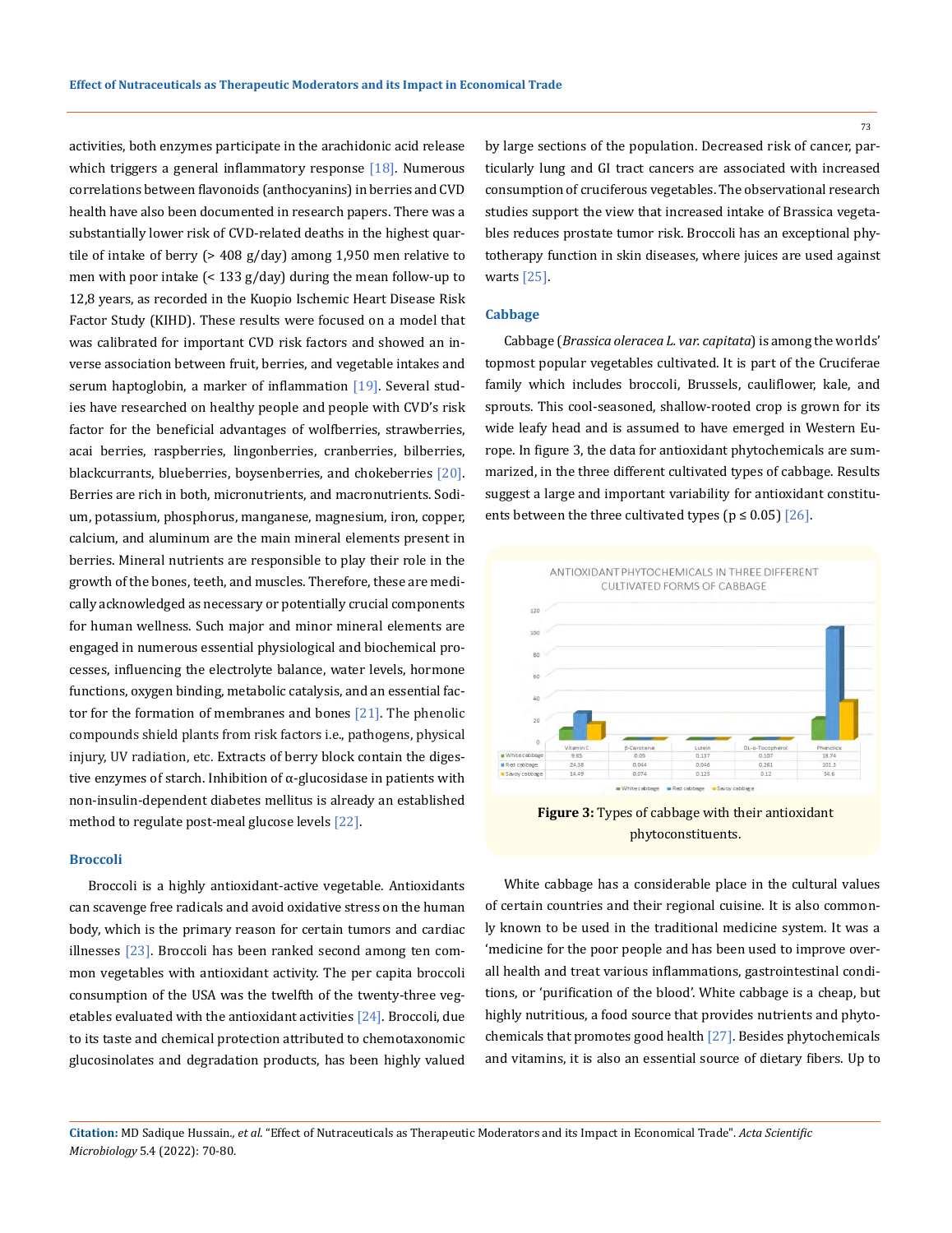40 percent of white cabbage leaves have been reported to be lost after processing as waste, which is commonly used as animal feed or as fertilizers. Nevertheless, the waste contained high concentrations of dietary fiber and various phytochemical compounds [28].

Red cabbage is famous for its compounds and therapeutic properties. Red cabbage's popularity is due to types of vitamins (K, E, C, A), and minerals (potassium, iron, manganese, magnesium, and calcium) it is enriched with antioxidants, phytochemicals, lower saturated fat, and cholesterol content. The crop also includes B vitamins, e.g., folate (B2), thiamine (B1), and riboflavin (B2). It protects from illnesses like Alzheimer's, malignancy, diabetes, premature aging, and ulcers. 'It helps in weight loss, enhances the immune system, improves skin and eye-sight, and detoxifies the body. Crop flavonoids have strong therapeutic potential in encountering pain and inflammation [29].

#### **Cocoa**

Rich cocoa chocolates have been known for centuries not just because of their good taste, but also for their potential health benefits. In several countries, Cocoa (*Theobroma cacao* L.) is an important crop for the economy, including Ghana, Indonesia, Nigeria, and Malaysia [30]. Some impending effects of cocoa on health were improved heart functioning, relief from angina pectoris, relaxation of the nervous system, increased digestion, and enhanced renal and bowel functioning. However, cocoa was used to treat tuberculosis, kidney stones, fatigue, gout, fever, and anemia. First evidence shows a lowered risk of stroke and coronary heart disease and is inversely related to the effect of cocoa on CVDs in Kuna Indians, an indigenous public living on the coast of the island of Panama [31]. The usage of Cocoa has changed over the centuries to what we now know as chocolate. It is a solid or liquid processed bean, containing different percentages of cocoa butter, cocoa liquor, milk, and sugar. Its production has expanded worldwide to include equatorial regions of Asia and Africa [32]. Cocoa is rich in polyphenols, same as the ones in green tea, and as it has been observed that polyphenols have therapeutic effects against CVDs. Cocoa and chocolate are two distinct terms and cannot be interchanged. Cocoa is a non-fat compound of cocoa liquor used in the manufacturing of chocolate, used in cooking and for drinking, or as a cocoa powder (usually 12 percent fat). Chocolate is the combination of cocoa, cocoa butter, sugar into a solid food product  $[33]$ . Currently, shreds of evidence are supporting the belief that cocoa flavanols and procyanidins are

capable of functioning as antioxidants. Numerous intracellular signaling cascades have been shown to affect these nutrients and to impact the CV system by improving vascular function and decreasing the reactivity of platelets. Many in- vivo studies are supporting the hypothesis that the intake of foods high in flavanol, like some chocolates and cocoas, may be correlated with a lowered risk of vascular diseases [34]. Several studies reported later, a positive relationship between the consumption of chocolate or cocoa and numerous health markers. Which involves cardiovascular deaths, C-reactive protein serum, psychological health and diabetes risk, stroke, or myocardial infarction. Table 1 gives the information about the micronutrients content of the cocoa per 100g [35].

| Content (per 100g) |
|--------------------|
| 150                |
| 4.2                |
| 0.02               |
| 25                 |
| 700                |
| 550                |
| 4                  |
| 7                  |
|                    |

**Table 1:** Cocoa powder: micro-nutritional information per 100g.

## **Fenugreek**

Fenugreek (*Trigonella foenum graecum*) belongs to the Leguminosae family, as an annual dicotyledonous plant. Fenugreek seeds have therapeutic properties. Few of which are as a galactagogue, antidiabetic agent, anticancer, hepatoprotective, and used for the treatment of anorexia. Furthermore, it also produces several other effects such as an antibacterial, gastric stimulant, and hypocholesterolemic Such positive physiological impacts, including the hypocholesterolemic and antidiabetic activity of fenugreek, are largely due to the intrinsic constituent of dietary fibers with nutraceutical activities [36]. Magnificent effects and therapeutic qualities of fenugreek are due to its composition of phytochemical; 20-25 percent protein, 45-50 percent dietary fibers, 20-25 percent mucilaginous soluble fiber, 6-8 percent fixed fatty acids with volatile oils, and 2-5 percent steroidal saponins. In addition, some trace phytochemicals, such as alkaloids (trigonelline, choline, carpaine, etc.), free unnatural amino acids (4-hydroxy isoleucine), and individual furastanols and spirostanols, such as yamogenin, gitogenin, and

**Citation:** MD Sadique Hussain*., et al.* "Effect of Nutraceuticals as Therapeutic Moderators and its Impact in Economical Trade". *Acta Scientific Microbiology* 5.4 (2022): 70-80.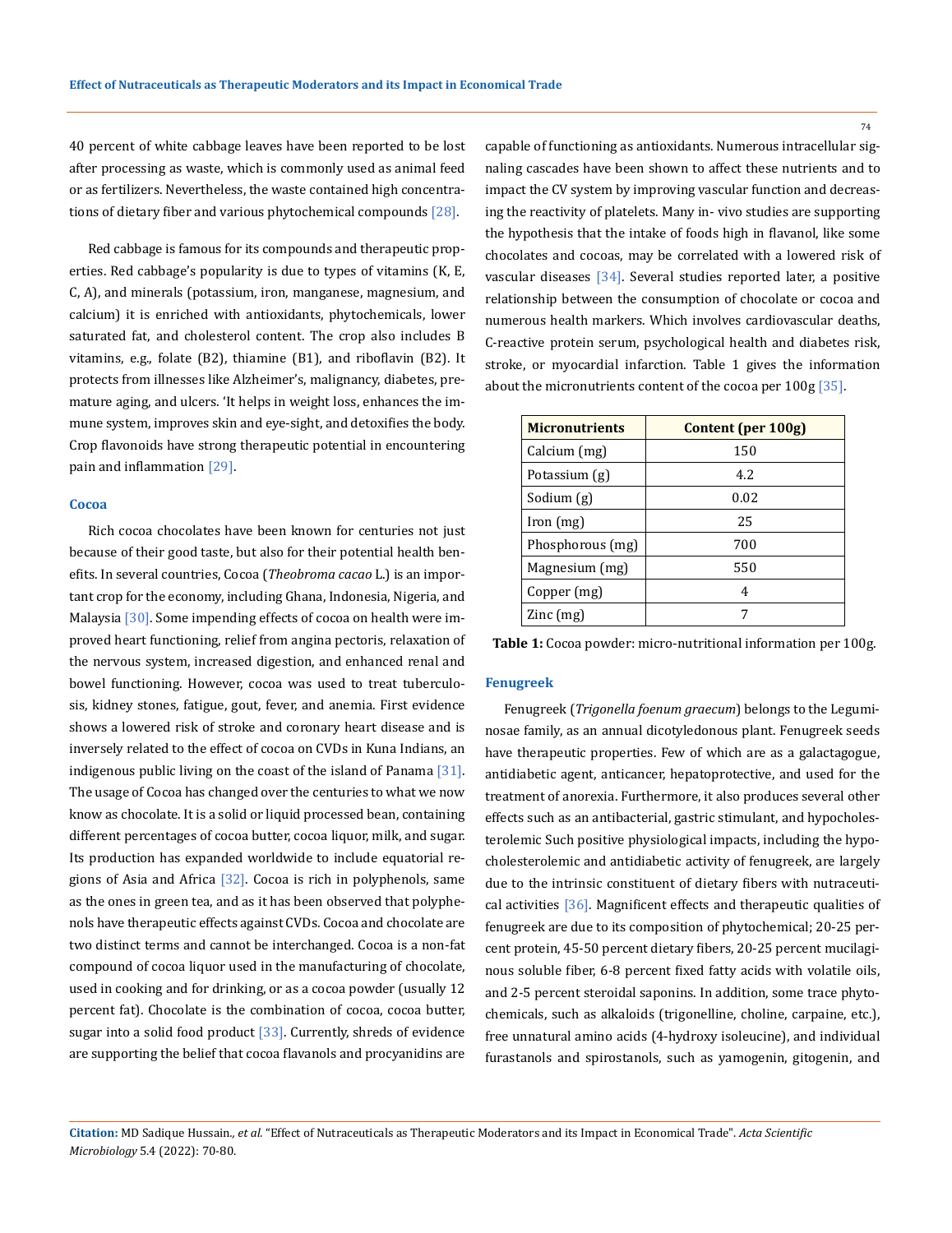diosgenin were also known and classified as the main compound for their diverse health impacts  $[37]$ . Seeds of fenugreek are antimicrobial, carminative, aromatic, galactagogue, bitter, and can be eaten fried or raw. Fenugreek seeds, popularly used as condiments in India and other countries, as a major source of dietary fiber, and are therefore beneficial for managing diabetes. Epidemiologic data have demonstrated that the incidence of diabetes in high fiber intake populations is lower than in those with low fiber intake in the western population [38]. In folk medicines, fenugreek was used to treat cellulitis, burns, and tuberculosis. In the 19th century, patent medicine, fenugreek remained a primary component for dysmenorrheal and postmenopausal symptoms. This has been suggested to promote lactation. The fenugreek seeds were orally used as a replacement for insulin for blood glucose reduction and the sugar levels were reported to be lowered by the seed extracts [39]. Fenugreek has shown to be an essential therapeutic plant, with many therapeutic effects such as antibacterial, antidiabetic, antileukemic, antinociceptive, antipyretic, and hypercholesterolemic effects. In addition to its conventional use as a spice and forage crop, several researchers also have reported its anti-lithogenic properties [40]. Through the research, Robert., *et al*. demonstrated the utility of a water-soluble fiber fraction of fenugreek over placebo and likewise as a positive control (ranitidine), for various forms of heartburn symptom prevention evaluations. Therefore, this study offers the ability to avoid a certain degree of heartburn by taking fenugreek fiber as a natural alternative to over-the-counter antacids. In recent years, the production of "functional food" additives and natural health products in Canada has been a source of attraction  $[41]$ .

#### **Flax seeds**

Flax (*Linum usitatissimum*) is an important economic oleaginous crop, especially for Canada, with approximately 40% of the world's flax-seed production and being the world's largest flaxseed exporting farm, accounting for about 75 % of global trade in flax  $[42]$ . Flax seeds have 35% oil of their weight, 15-18% is linoleic acid, and 55% of which is  $\alpha$ -linolenic acid ( $\omega$ -3 fatty acid). Flax seeds are high in  $\omega$ -3 fatty acids and are a rich source of lignans from the plant. The latest evidence of antioxidant activity was found in one of the lignans secoisolariciresinol diglucoside (SDG) of flaxseed. Lignan has been used to prevent various forms of tumor (breast tumor, colon cancer, prostate, and skin malignancy) and diabetes as well [43]. Two specific variants of flaxseeds are available: golden

or yellow and brown. Both have identical nutritional properties and the same number of  $\omega$ -3 fatty acids in the short-chain. The exception is yellow flax called solin, with unique oil characteristics and low omega-3 fatty acid. The fatty acid is called solin. As a food source offering several health benefits for decreasing malignancy and CVD, LDL-cholesterol decrease, and vasodilating functions, flaxseed is ingested as entire/milled/roasted seed in the form of oil, and as flour  $[44]$ . In food items like canned fish sauce, emulsion for meat, and ice cream, flax-seed-protein products containing various quantities of polysaccharide gums were evaluated as additives. In flax seeds, the protein content was recorded between 10.5 and 31 percent. Whereas the protein content of Khategaon cultivars grown in India is 21.9% [45]. Genetics and environmental variations can be responsible for variations in the content of protein. The high and low protein content of seeds can also be the result of the cool climate. Flaxseed has two main storage proteins, a primarily high molecular salt soluble fraction (11-12S; globulin; 18.6% Nitrogen) and a low molecular weight water-soluble basic component (1.6- 2S; Albumin; 17.7% Nitrogen). Flax-seed proteins can also be used in food products such as bakery and pastry, (bread, pizza, cookies, and muffins), snacks and breakfasts, sausage, gravy/soups, the emulsion of meat, whipped dessert, etc. [46]. With the use of two key components, namely eicosanoids, and cytokines, flax seed favorably impacts immunity. Flaxseed's lignan modulates the immune response and can contribute to the clinical management of autoimmune diseases. People should take a meal that contains a certain amount of essential fatty acids ω-3 and ω-6. The consumption of corn vegetable oils, sunflowers seed, safflowers seed, soybeans, and cottonseeds has increased considerably over the past 100 to 150 years, while the intake of omega-6 fatty acids has increased significantly. Figure 4 represents the nutritional composition of four different forms of flaxseed (per 100g) [47].

#### **Ginger**

Ginger (*Zingiber officinale Rosc*.) is popular amongst the medicinal plants, both in the old and the new medical system. It is also used as a carminative and GI stimulant. It is an effective antimicrobial, antioxidative, antitumorigenic, and antiviral agent [48]. Over 400 chemical compounds in ginger, rhizomes extracts have been extracted and classified, and new extracts are still being discovered. Currently, only a handful have been tested for

# **Citation:** MD Sadique Hussain*., et al.* "Effect of Nutraceuticals as Therapeutic Moderators and its Impact in Economical Trade". *Acta Scientific Microbiology* 5.4 (2022): 70-80.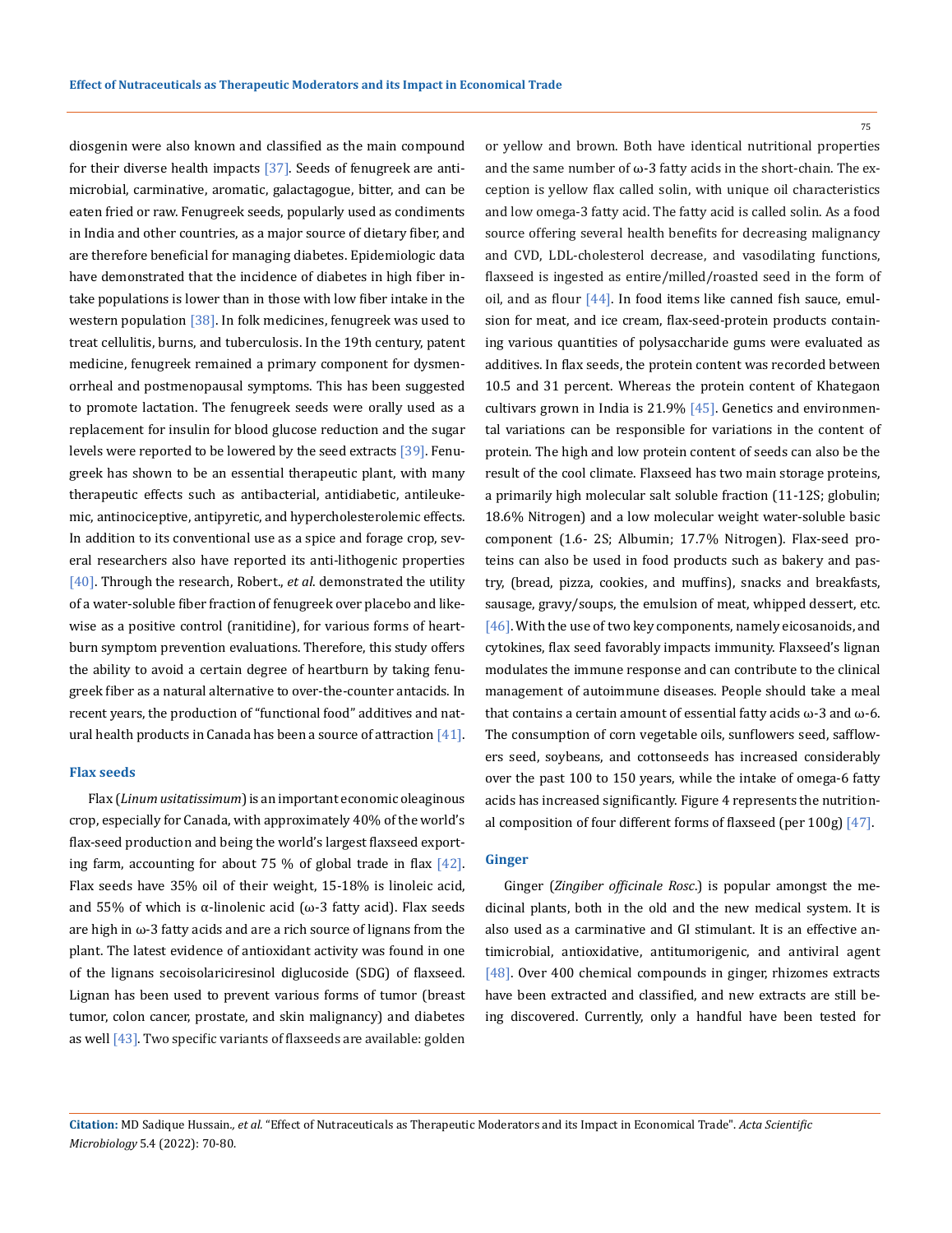



their pharmacological properties. Current evidence indicates that a sub-fraction of gingerol, shogaol, and paradols, which comprise the structurally connected components, constitutes a substantial proportion of ginger against inflammation  $[49]$ . Ginger infusions are well-known folk remedies for a broad variety of conditions in many countries, though mainly to cure colds, coughs, and flu. In Burma, the flu is reduced by the combination of palm juice of ginger, while the Colombian ginger is employed to cure colds and flu with hot panela. Rhizomes of ginger are mixed with brown sugar to cure a common cold, while powdered ginger with scrambled eggs is used as a household therapy in China to cure cough. In Congo, a concoction of ginger and mango juice (medicine to cure all) is considered a panacea. It is commonly used to prevent arthritis, headaches, sore throats, cramps, constipation, indigestion, diarrhea, asthma, dementia, fever, and infectious diseases. It may also be used for those who have gallstones. It contains potent antioxidants such as gingerol, zingerone, and vitamin C. Furthermore, it has the capacity of blood thinning and decreasing cholesterol levels to treat cardiovascular diseases [50]. Hepato-protective studies have shown that plants have active ingredients which can scavenge free radicals from living systems. There have been increasing numbers of studies that show promising cytotoxic results in several malignant cells including the retinoblastoma, prostate, ovarian, nasopharyngeal, lung, liver, colorectal, cervical, and breast from ginger extracts and their bioactive compounds [51]. Several pre-clinical studies of allergies, diabetes, diarrhea, fever, inflammation, obesity, pain, rheumatoid arthritis, and several cancer types supported the phytochemical benefits of ginger. Additionally, the metabolites of ginger were recognized as strong antioxidants because they can inhibit the oxidation of different free radicles and the synthesis of nitric oxide [52].

76

#### **Turmeric**

Traditional medicine is an ancient herbal medicine that has been used by Society to cure many diseases in various regions of the globe. India has an old and wide tradition of medicinal use of plants. Turmeric (*Curcuma longa L.*) is a therapeutic plant commonly used for various diseases in Unani, Siddha, and Ayurveda medicine. C. longa L. is a perennial plant with a small stem, broad oblong leaves, and bears ovate, pyriform, or oblong rhizomes, sometimes curled and brownish yellow, which has a botanical relation to ginger (family Zingiberaceae) [53]. In addition, turmeric has been prescribed in Indian natural medicines for many conditions. For the fourth straight year, Turmeric became the top-selling herbal supplement. Boost in popularity is due to the alleged anti-inflammatory, antimicrobial, antineoplastic, antioxidant, and wound healing properties of turmeric. Its medicinal properties were reported over the liver. Advantageous findings have also been seen in cholestasis control, hepatic cancer, hepatic fibrosis, and hepatotoxicity. It is also used in many urinary conditions, liver, and jaundice

**Citation:** MD Sadique Hussain*., et al.* "Effect of Nutraceuticals as Therapeutic Moderators and its Impact in Economical Trade". *Acta Scientific Microbiology* 5.4 (2022): 70-80.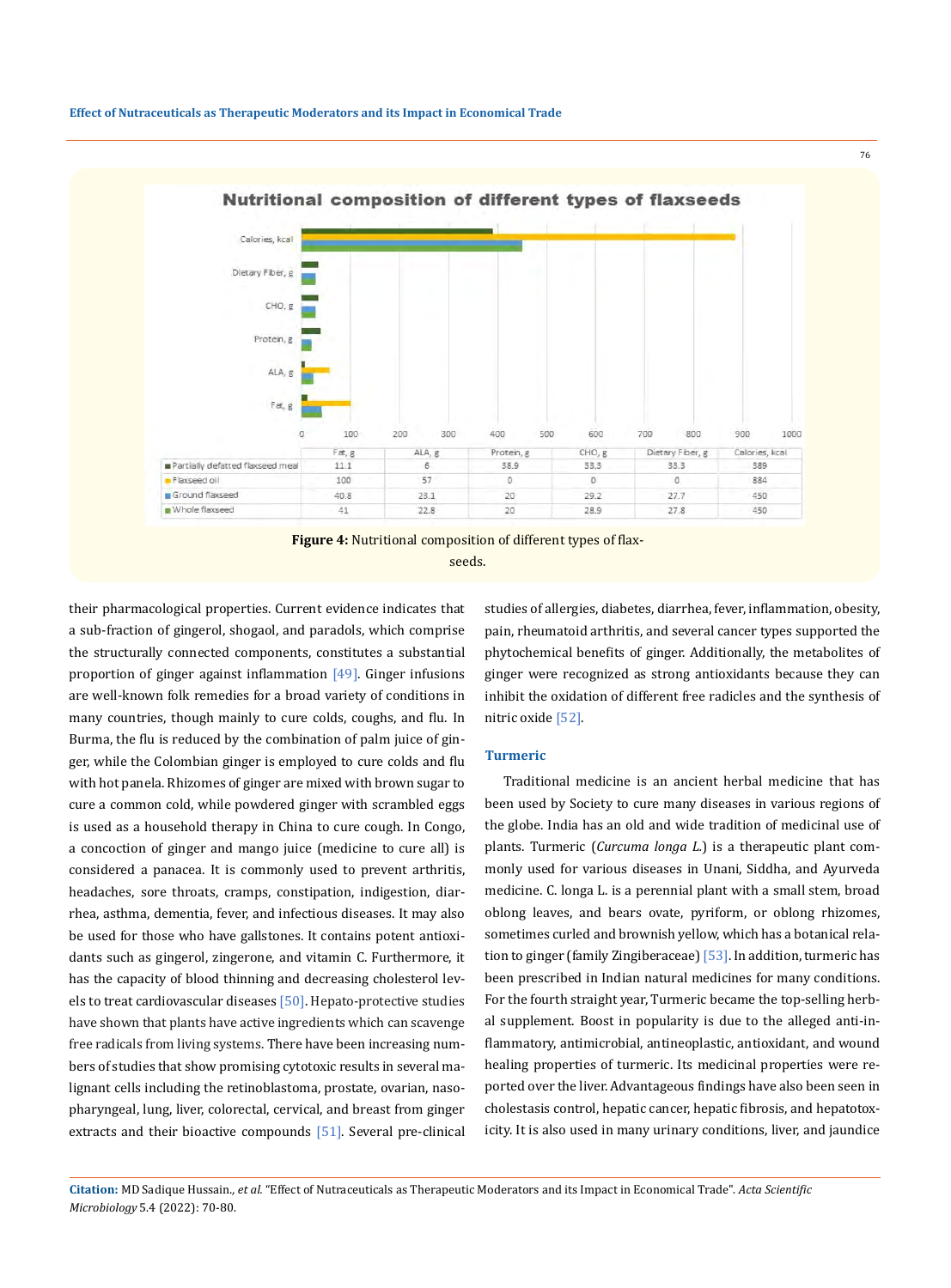diseases. In Indian natural medicine literature, turmeric has been identified as a cancer remedy  $[54]$ . Turmeric's anti-inflammatory activity was studied using animal models and *in vitro* cultures through various research. Its medicinal applications include the diagnosis of diseases such as ulcers, skin diseases, parasites, and the strengthening of the immune system. It is also observed that curcumin inhibits the production of superoxide and prostaglan- $\dim E_2(PGE2)$  and obstructs the expression of COX-2 and inducible nitric oxide synthase (iNOS) [55]. Turmeric has a long history of use in Southeast Asia as a popular home medicinal product and as a food spice. Turmeric includes yellow pigments (curcuminoids), starch, essential oils, and oleoresins. Curcumin attains a prominent place in Ayurveda medicine as a cleanser for the body and science is currently discovering an increased number of unhealthy conditions which can be controlled by active turmeric compounds  $[56]$ .

# **Indian nutraceuticals market**

Increased public awareness and reaction to the wellbeing of the consumerism of nutraceuticals have led to the shift towards nutraceuticals. People are more careful about their health and prefer to use nutraceuticals to avoid sickness [57]. The report projected the global nutraceutical market at 149.5 billion US Dollars in 2011 with approximately 93% of global nutraceutical demand in the US, Europe, and Japan as the main geographic markets. With these markets reaching maturity, nutraceutical manufacturers consider emerging countries such as India and China to be the main development areas, with very high per capita consumption. Table 2 shows a list of Indian nutraceutical product and their markets. Additional factors which could lead to nutraceutical growth in India are growing obesity and increasing cases of diabetes and CVDs, as well as the present low per capita spending on Indian goods [58].

| <b>Product</b>          | Category           | Indian<br><b>Manufacturer</b>  |
|-------------------------|--------------------|--------------------------------|
| Calcitriol D-3          | Calcium supplement | CadillaHealthcare              |
| Celestial<br>Healthtone | Immune booster     | Celestial Biolabs              |
| Chyawanprash            | Immune booster     | Dabur                          |
| Garcinia<br>cambogia    | Weight management  | Bionova Lifesciences           |
| Lactosorb<br>complex    | Lipid management   | LactonovaNutri-<br>pharm       |
| Sova isolate            | Protein powder     | Chaitanya<br>Agrobiotech Group |

**Table 2:** List of Indian marketed nutraceutical products and their manufacturers.

So that scientific criterion for food substances is established and monitored, Food Safety and Standards Act (FSSA) 2006 for the Food Safety and Standards Authority in India (FSSAI) creation provided. The Health Ministry and the Family Welfare Ministry was the administrative ministry for the FSSAI introduction. As it was the responsibility of the FSSAI to supervise practices in the cultivation, storage, marketing, and sale of human consumption-oriented substances, this put all nutritional and food supplements under their control [59].

While rapidly growing, the nutraceutical industry is still in its initial phase considering the number of goods on the sale and nutraceutical contribution of the country's GDP. The world's nutraceuticals demand was \$379,061 billion in 2017, and \$734,601 billion is predicted to expand by 2026. The Nutraceutical Sector and Functional Food Markets currently stand at 2.8 billion USD (2015) and are projected to grow by 8.5 billion USD by 2022, according to ASSOCHAM (The Associated Chambers of Commerce and Industry of India). The Indian food supplement demand will also rise by Compound Annual Growth Rate (CAGR) 16 percent in the same period from the US \$1.8 billion to the US \$5.2 billion [60].

# **Conclusion**

Nutraceuticals that have therapeutic or biochemical effects are evolving today as diet supplements/therapeutic foods. The emerging definition of nutraceutical goods provides the public with fascinating possibilities for future nutrient study and related health benefits. Nutraceuticals that offer health advantages and alternatives to mainstream medicine are shown an increasing interest in recent years. Nutrients, herbal products, and dietary supplements are essential components of nutraceuticals, which contribute to the preservation of health, avoid disease, and thus improve quality of life. These nutraceuticals add to the battle against some of the century's biggest health issues such as obesity, chronic disorders, stroke, osteoporosis, asthma, diabetes, cholesterol, etc.

In the food and pharmaceutical markets, the nutraceutical industry is rising at a pace far exceedingly. Current demographic and wellness patterns are the key factors for the rise of the world's nutraceutical industry. The demand for nutraceuticals is rising and due to the interest of industry and consumers, there will be further growth in the coming years. This interest could grow much faster in the coming years if it could be used for treatment or occasionally even in therapy for patients who do not apply for traditional pharmacological therapy.

**Citation:** MD Sadique Hussain*., et al.* "Effect of Nutraceuticals as Therapeutic Moderators and its Impact in Economical Trade". *Acta Scientific Microbiology* 5.4 (2022): 70-80.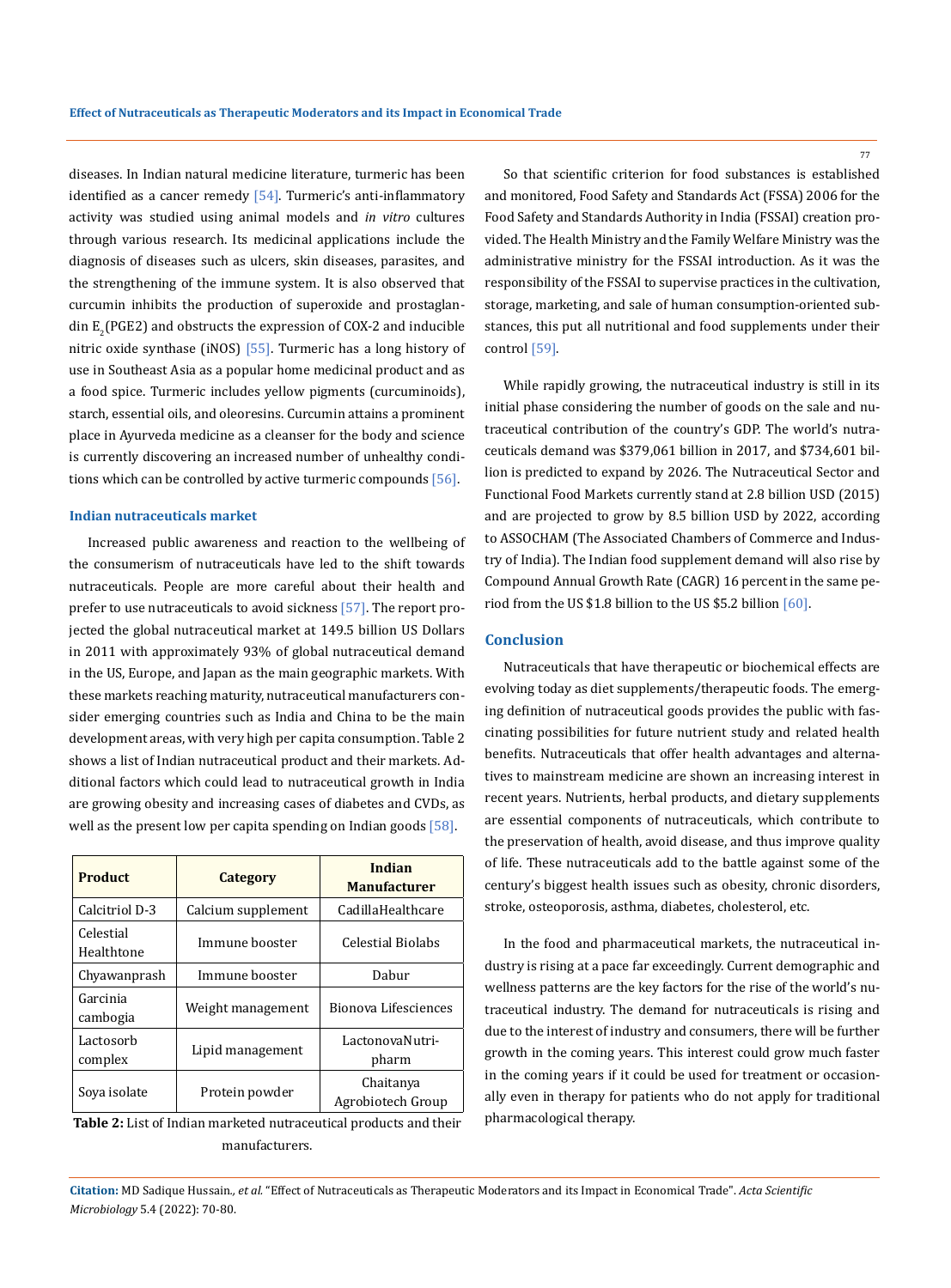The health benefits of the nutraceuticals have been shown and their use (within their appropriate Prescribed Dietary Intakes) can keep diseases in check and allow people to maintain good health. Although nutraceuticals have an extensive promise to help human health and the prevention of diseases. Nutritionists and regulatory toxicologists should work together strategically to prepare the proper regulation to provide human beings the ultimate value in their health and their care. Therefore, the governing authority must be introduced to standardize the nutraceutical industry. As nutraceuticals provide medicinal and nutritional benefits, the manufacturing and distribution of nutraceutical products require a strict regulatory framework. In 2006 the Indian government adopted the Nutraceutical Industry FSSA.

There is a role for nutraceuticals in clinical practice, but more study is required to solve critical pharmaceutical and clinical problems. Their success or loss would be affected by exponential progress, advances in research, lack of requirements, marketing oriented, quality management, and controlling.

# **Authors Contribution**

All authors have equally participated in the preparation, drafting, and reviewing of the manuscript. All authors read and approved the final version of the manuscript.

# **Disclosure of Conflicts of Interest**

The authors declare no conflict of interest.

## **Acknowledgments**

None.

# **Bibliography**

- 1. [Boyer J and Liu RH. "Apple phytochemicals and their health](https://nutritionj.biomedcentral.com/articles/10.1186/1475-2891-3-5)  benefits". *[Nutrition Journal](https://nutritionj.biomedcentral.com/articles/10.1186/1475-2891-3-5)* 3 (2004): 5.
- 2. [Andrew R and Izzo AA. "Highlights into the pharmacology of](https://pubmed.ncbi.nlm.nih.gov/32133625/)  nutraceuticals". *[British Journal of Pharmacology](https://pubmed.ncbi.nlm.nih.gov/32133625/)* 177 (2020): [1209-1211.](https://pubmed.ncbi.nlm.nih.gov/32133625/)
- 3. Chauhan B., *et al*[. "Current concepts and prospects of herbal](https://pubmed.ncbi.nlm.nih.gov/23662276/)  nutraceutical: A review". *[Journal of Advanced Pharmaceutical](https://pubmed.ncbi.nlm.nih.gov/23662276/)  [Technology and Research](https://pubmed.ncbi.nlm.nih.gov/23662276/)* 4 (2013): 4-8.
- 4. Pandey M., *et al*[. "Nutraceuticals: new era of medicine and](https://innovareacademics.in/journal/ajpcr/Vol3Issue1/265.pdf)  health". *[Asian Journal of Pharmaceutical and Clinical Research](https://innovareacademics.in/journal/ajpcr/Vol3Issue1/265.pdf)* [3 \(2010\).](https://innovareacademics.in/journal/ajpcr/Vol3Issue1/265.pdf)
- 5. [Gosslau A and Chen KY. "Nutraceuticals, Apoptosis, and Dis](https://pubmed.ncbi.nlm.nih.gov/14698022/)ease Prevention". *[Nutrition Journal](https://pubmed.ncbi.nlm.nih.gov/14698022/)* 20 (2004): 95-102.
- 6. [Durán N and Marcato PD. "Nanobiotechnology perspectives.](https://www.researchgate.net/publication/263571126_Nanobiotechnology_perspectives_Role_of_nanotechnology_in_the_food_industry_A_review)  [Role of nanotechnology in the food industry: a review".](https://www.researchgate.net/publication/263571126_Nanobiotechnology_perspectives_Role_of_nanotechnology_in_the_food_industry_A_review) *Inter[national Journal of Food Science and Technology](https://www.researchgate.net/publication/263571126_Nanobiotechnology_perspectives_Role_of_nanotechnology_in_the_food_industry_A_review)* 48 (2013): [1127-1134.](https://www.researchgate.net/publication/263571126_Nanobiotechnology_perspectives_Role_of_nanotechnology_in_the_food_industry_A_review)
- 7. Bernal J., *et al*[. "Advanced analysis of nutraceuticals".](file:///E:/ANUSHA/Acta/APRIL/ASMI/ASMI-22-RW-034/) *Journal of [Pharmaceutical and Biomedical](file:///E:/ANUSHA/Acta/APRIL/ASMI/ASMI-22-RW-034/)* (2010).
- 8. [Zeisel SH. "Regulation of Nutraceuticals".](https://pubmed.ncbi.nlm.nih.gov/10515789/) *Science* 285 (1999): [1853-1855.](https://pubmed.ncbi.nlm.nih.gov/10515789/)
- 9. Dillard CJ and German JB. "Phytochemicals: nutraceuticals and human health". *Journal of the Science of Food and Agriculture* 80 (2000): 1744-1756.
- 10. Kaur G., *et al*[. "A review of acute or chronic renal failure, com](https://www.researchgate.net/publication/348265902_A_Review_of_Acute_or_Chronic_Renal_Failure_Common_Kidney_Diseases_and_Herbal_Plants_Used_for_Management)[mon kidney diseases, and herbal plants used for manage](https://www.researchgate.net/publication/348265902_A_Review_of_Acute_or_Chronic_Renal_Failure_Common_Kidney_Diseases_and_Herbal_Plants_Used_for_Management)ment". *[International Journal of Botany Studies](https://www.researchgate.net/publication/348265902_A_Review_of_Acute_or_Chronic_Renal_Failure_Common_Kidney_Diseases_and_Herbal_Plants_Used_for_Management)* 6 (2021): 50-56.
- 11. Singh S., *et al*. "Vegetables as a potential source of nutraceuticals and phytochemicals: a review". *International Journal of Medicine and Pharmaceutical Sciences* 5 (2015): 1-14.
- 12. [Gerhauser C. "Cancer Chemopreventive Potential of Apples,](https://pubmed.ncbi.nlm.nih.gov/18855307/)  [Apple Juice, and Apple Components".](https://pubmed.ncbi.nlm.nih.gov/18855307/) *Planta Medica* 74 (2008): [1608-1624.](https://pubmed.ncbi.nlm.nih.gov/18855307/)
- 13. Sesso H., *et al*. "Flavonoid intake and risk of cardiovascular disease in women". *The American Journal of Clinical Nutrition* 77 (2003): 1400-1408.
- 14. Feskanich D., *et al*. "Prospective study of fruit and vegetable consumption and risk of lung cancer among men and women". *Journal of the National Cancer Institute* 92 (2000): 1812-1823.
- 15. Tiwary S and Hussain MS. "Functional foods for prevention and treatment of cancer". *Asian Journal of Pharmaceutical and Clinical Research* 14 (2021): 4-10.
- 16. Beattie J., *et al*. "Potential Health Benefits of Berries". *Current Nutrition and Food Science* 1 (2001): 71-86.
- 17. Puupponen-PimiaÈ R., *et al*[. "Antimicrobial properties of phe](https://pubmed.ncbi.nlm.nih.gov/11309059/)nolic compounds from berries*[". Journal of Applied Microbiol](https://pubmed.ncbi.nlm.nih.gov/11309059/)ogy* [90 \(2001\): 494-507.](https://pubmed.ncbi.nlm.nih.gov/11309059/)
- 18. Rissanen TH., *et al*[. "Low intake of fruits, berries and vegeta](https://pubmed.ncbi.nlm.nih.gov/12514290/)[bles is associated with excess mortality in men: the Kuopio](https://pubmed.ncbi.nlm.nih.gov/12514290/)  [Ischaemic Heart Disease Risk Factor \(KIHD\) Study".](https://pubmed.ncbi.nlm.nih.gov/12514290/) *Journal of Nutrition* [133 \(2003\): 199-204.](https://pubmed.ncbi.nlm.nih.gov/12514290/)

**Citation:** MD Sadique Hussain*., et al.* "Effect of Nutraceuticals as Therapeutic Moderators and its Impact in Economical Trade". *Acta Scientific Microbiology* 5.4 (2022): 70-80.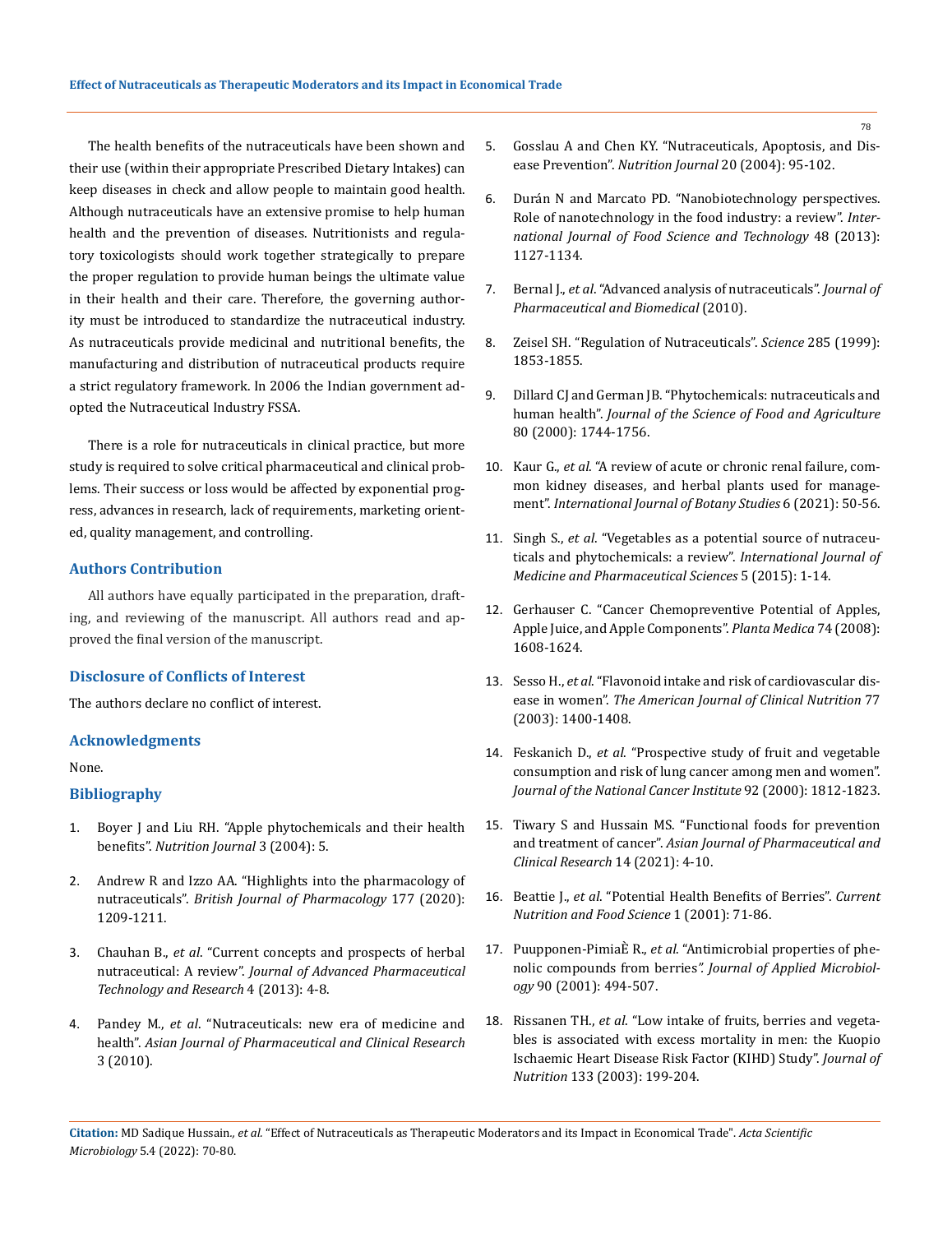- 19. Basu A., *et al*[. "Berries: emerging impact on cardiovascular](https://www.ncbi.nlm.nih.gov/pmc/articles/PMC3068482/)  health". *[Nutrition Review](https://www.ncbi.nlm.nih.gov/pmc/articles/PMC3068482/)* 68 (2010): 168-177.
- 20. [Nile SH and Park SW. "Edible berries: Bioactive components](https://pubmed.ncbi.nlm.nih.gov/24012283/)  [and their effect on human health".](https://pubmed.ncbi.nlm.nih.gov/24012283/) *Nutrition Journal* 30 (2014): [134-144.](https://pubmed.ncbi.nlm.nih.gov/24012283/)
- 21. Paredes-López O., *et al*[. "Berries: Improving Human Health](https://pubmed.ncbi.nlm.nih.gov/20645129/)  [and Healthy Aging, and Promoting Quality Life - A Review".](https://pubmed.ncbi.nlm.nih.gov/20645129/)  *[Plant Foods for Human Nutrition](https://pubmed.ncbi.nlm.nih.gov/20645129/)* 65 (2010): 299-308.
- 22. Verlangieri AJ., *et al*. "Fruit and vegetable consumption and cardiovascular mortality". *Medical Hypotheses* 16 (1985): 7-15.
- 23. Sun T., *et al*. "Evaluation of the antioxidant activity of asparagus, broccoli and their juices". *Food Chemistry* 105 (2007): 101-106.
- 24. Moreno DA., *et al*[. "Chemical and biological characterisation of](https://pubmed.ncbi.nlm.nih.gov/16713696/)  [nutraceutical compounds of broccoli".](https://pubmed.ncbi.nlm.nih.gov/16713696/) *Journal of Pharmaceuti[cal and Biomedical Analysis](https://pubmed.ncbi.nlm.nih.gov/16713696/)* 41 (2006): 1508-1522.
- 25. Singh J., *et al*. "Antioxidant phytochemicals in cabbage (Brassica oleracea L. var. capitata)". *Scientia Horticulturae* 108 (2006): 233-237.
- 26. Samec D., *et al*[. "White cabbage \(Brassica oleracea var. capitata](https://www.researchgate.net/publication/291816147_White_cabbage_Brassica_oleracea_var_capitata_f_alba_botanical_phytochemical_and_pharmacological_overview)  [f. alba\): botanical, phytochemical and pharmacological over](https://www.researchgate.net/publication/291816147_White_cabbage_Brassica_oleracea_var_capitata_f_alba_botanical_phytochemical_and_pharmacological_overview)view". *[Phytochemistry Review](https://www.researchgate.net/publication/291816147_White_cabbage_Brassica_oleracea_var_capitata_f_alba_botanical_phytochemical_and_pharmacological_overview)* (2016).
- 27. Nilnakara S., *et al*. "Production of antioxidant dietary fiber powder from cabbage outer leaves". *Food and Bioproducts Processing* 87 (2009): 301-307.
- 28. Sarkar D and Rakshit A. "Red cabbage as potential functional food in the present perspective". *International Journal of Bioresource Science* 4 (2017): 7-8.
- 29. Othman A., *et al*[. "Antioxidant capacity and phenolic content of](https://www.sciencedirect.com/science/article/abs/pii/S0308814605011064)  cocoa beans". *Food Chemistry* [100 \(2007\): 1523-1530.](https://www.sciencedirect.com/science/article/abs/pii/S0308814605011064)
- 30. Corti R., *et al*[. "Cocoa and Cardiovascular Health".](https://pubmed.ncbi.nlm.nih.gov/19289648/) *Circulation* [119 \(2009\): 1433-1441.](https://pubmed.ncbi.nlm.nih.gov/19289648/)
- 31. Steinberg FM., *et al*[. "Cocoa and chocolate flavonoids: Impli](https://pubmed.ncbi.nlm.nih.gov/12589329/)[cations for cardiovascular health".](https://pubmed.ncbi.nlm.nih.gov/12589329/) *Journal of the American Di[etetic Association](https://pubmed.ncbi.nlm.nih.gov/12589329/)* 103 (2003).
- 32. Cooper KA., *et al*[. "Cocoa and health: a decade of research".](https://pubmed.ncbi.nlm.nih.gov/17666148/)  *[British Journal of Nutrition](https://pubmed.ncbi.nlm.nih.gov/17666148/)* 99 (2008): 1-11.
- 33. Keen CL., *et al*[. "Cocoa antioxidants and cardiovascular health".](https://pubmed.ncbi.nlm.nih.gov/15640494/)  *[The American Journal of Clinical Nutrition](https://pubmed.ncbi.nlm.nih.gov/15640494/)* 81 (2005): 298S-[303S.](https://pubmed.ncbi.nlm.nih.gov/15640494/)
- 34. [Ramiro-Puig E and Castell M. "Cocoa: antioxidant and immu](https://pubmed.ncbi.nlm.nih.gov/19126261/)nomodulator". *[British Journal of Nutrition](https://pubmed.ncbi.nlm.nih.gov/19126261/)* 101 (2009): 931- [940.](https://pubmed.ncbi.nlm.nih.gov/19126261/)
- 35. Wani SA and Kumar P. "Fenugreek: A review on its nutraceutical properties and utilization in various food products". *Journal of the Saudi Society of Agricultural Sciences* (2016).
- 36. Khorshidian N., *et al*[. "Fenugreek: potential applications as a](https://www.researchgate.net/publication/313226914_Fenugreek_Potential_Applications_as_a_Functional_Food_and_Nutraceutical)  [functional food and nutraceutical".](https://www.researchgate.net/publication/313226914_Fenugreek_Potential_Applications_as_a_Functional_Food_and_Nutraceutical) *Nutrition and Food Sciences Research* [3 \(2016\): 5-16.](https://www.researchgate.net/publication/313226914_Fenugreek_Potential_Applications_as_a_Functional_Food_and_Nutraceutical)
- 37. Srinivasan K. "Fenugreek (Trigonella foenum-graecum): A Review of Health Beneficial Physiological Effects". *Food Reviews International* 22 (2006): 203-224.
- 38. Madar Z and Stark AH. "New legume sources as therapeutic agents". *British Journal of Nutrition* 88 (2002): S287-S292.
- 39. Acharya SN., *et al*[. "Antioxidant and antileukemic properties of](https://cdnsciencepub.com/doi/10.4141/cjps10025)  [selected fenugreek \(Trigonella foenum-graecum L.\) genotypes](https://cdnsciencepub.com/doi/10.4141/cjps10025)  grown in western Canada". *[Canadian Journal of Plant Science](https://cdnsciencepub.com/doi/10.4141/cjps10025)*  [91 \(2011\): 99-105.](https://cdnsciencepub.com/doi/10.4141/cjps10025)
- 40. DiSilvestro RA., *et al*[. "Anti-Heartburn Effects of a Fenugreek](https://pubmed.ncbi.nlm.nih.gov/20623611/)  Fiber Product". *[Phytotherapy Research](https://pubmed.ncbi.nlm.nih.gov/20623611/)* 25 (2011): 88-91.
- 41. Acharya SN., *et al*. "Fenugreek: an "old world" crop for the "new world". *Biodiversity* 7 (2006): 27-30.
- 42. Oomah BD. "Flaxseed as a functional food source". *Journal of the Science of Food and Agriculture* 81 (2001): 889-894.
- 43. Toure A., *et al*[. "Flaxseed Lignans: Source, Biosynthesis, Me](https://ift.onlinelibrary.wiley.com/doi/abs/10.1111/j.1541-4337.2009.00105.x)[tabolism, Antioxidant Activity, Bio-Active Components, and](https://ift.onlinelibrary.wiley.com/doi/abs/10.1111/j.1541-4337.2009.00105.x)  Health Benefits". *[Comprehensive Reviews in Food Science and](https://ift.onlinelibrary.wiley.com/doi/abs/10.1111/j.1541-4337.2009.00105.x)  [Food Safety](https://ift.onlinelibrary.wiley.com/doi/abs/10.1111/j.1541-4337.2009.00105.x)* 9 (2010).
- 44. Goyal A., *et al*. "Flax and flaxseed oil: an ancient medicine and modern functional food". *Journal of Food Science and Technology* (2013).
- 45. [Ganorkar PM and Jain RK. "Flaxseed a nutritional punch".](http://www.ifrj.upm.edu.my/20%20(02)%202013/1%20IFRJ%2020%20(02)%202013%20Ganorkar%20(236).pdf) *In[ternational Food Research Journal](http://www.ifrj.upm.edu.my/20%20(02)%202013/1%20IFRJ%2020%20(02)%202013%20Ganorkar%20(236).pdf)* 20 (2013): 519-525.
- 46. Rabetafika HN., *et al*. "Flaxseed proteins: food uses and health benefits". *International Journal of Food Science and Technology*  46 (2011): 221-228.